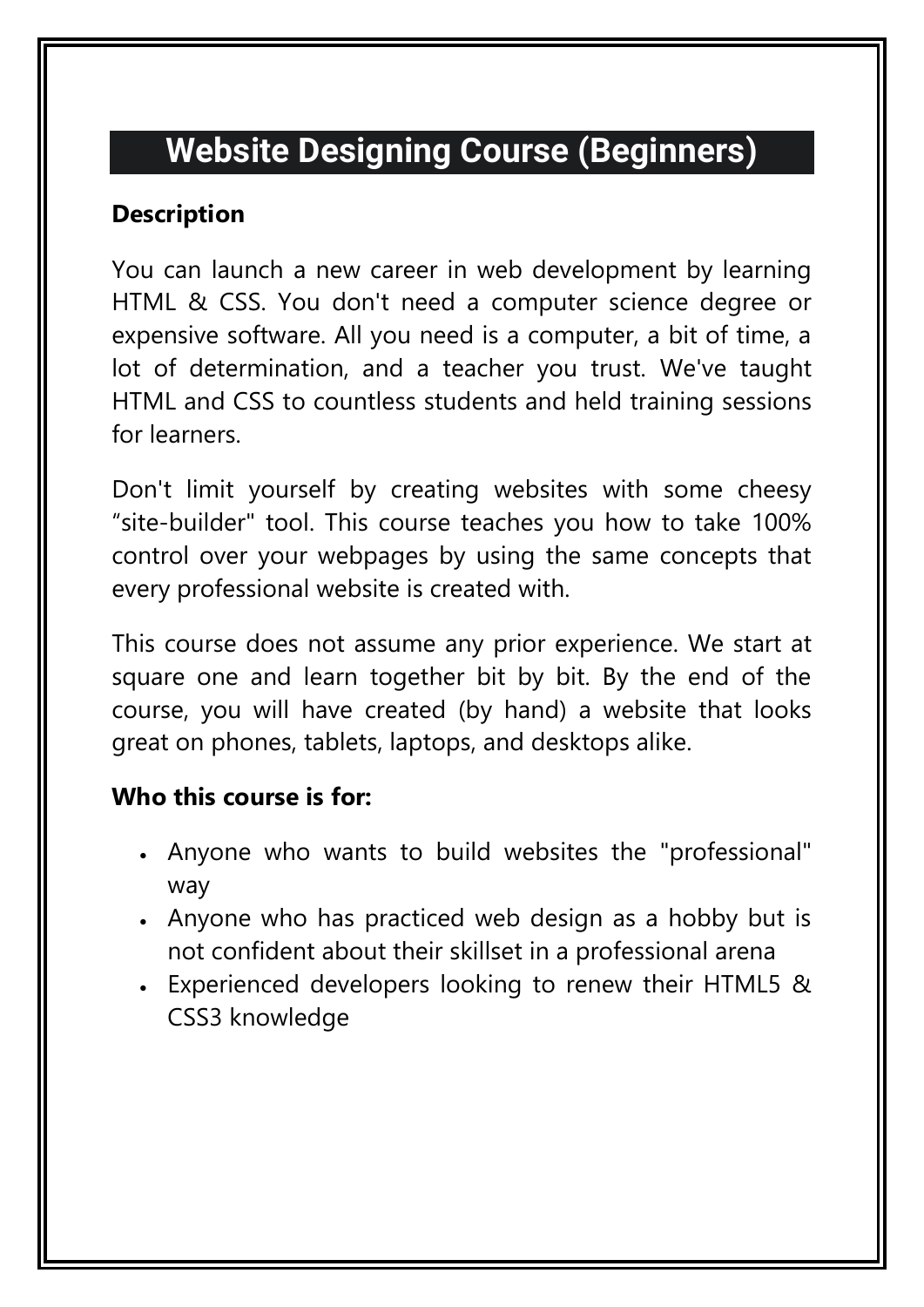## **Course content (**22 Sections)

#### Welcome

- Course Introduction
- Big Picture Overview of Course (What to Expect)

## HTML Essential[s](https://www.udemy.com/tutorial/web-design-for-beginners-real-world-coding-in-html-css/why-html-is-exciting/)

- Why HTML is [Exciting](https://www.udemy.com/tutorial/web-design-for-beginners-real-world-coding-in-html-css/why-html-is-exciting/)
- First Look at HTML
- The Easiest Way to Get Started
- Hands On! Create your First HTML File
- Bulleted Lists
- HTML Document Structure
- First Look at Attributes: Linking Pages Together

### Adding Media to a Web Page

- Images
- Audio Files
- Video Files
- Vector Graphics & Illustrations
- Text Basics
- Headings
- Lists
- . Bold & Italic
- Special Characters

Semantics & Organization

• Semantic Structural Elements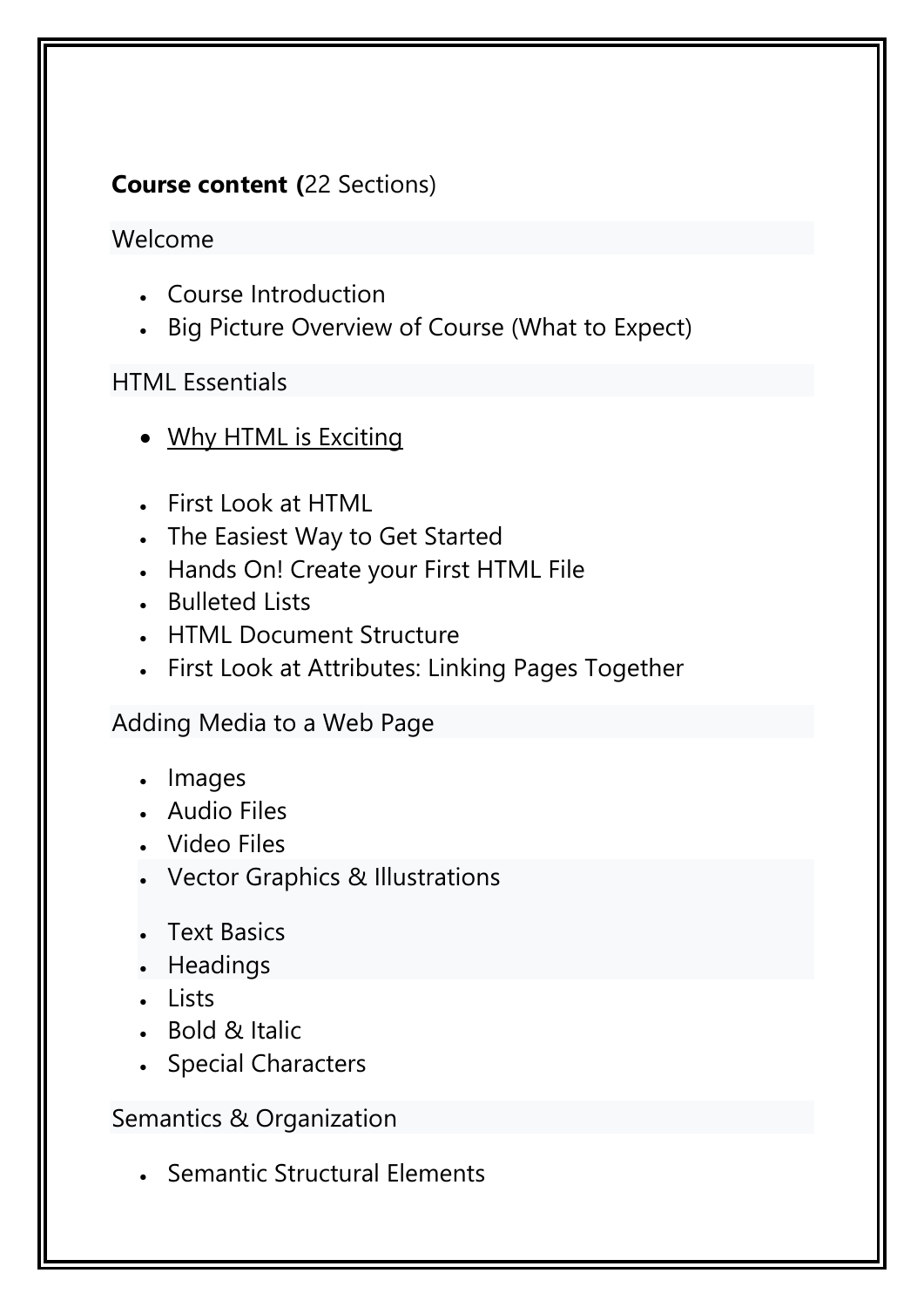- Navigation
- Non-semantic Elements ("div" and "span")
- HTML Comments
- The "Section" Element

### Forms

- Forms
- Different Types of Inputs
- Choosing Between a set of options

### Tables

- How to Create a Table of Data
- Do Not Use Tables for Layout

## CSS Essentials

- CSS Introduction
- CSS Selectors
- The Cascade
- Box Model
- Quick Note About CSS Floats
- Creating a Page Layout with Floats
- Beauty School! Apply What We've Learned

### Intermediate CSS

- Styling Navigation Menu
- Overlapping Content & Positioning
- Less Exciting Yet Still Necessary CSS Tasks
- Styling Tables
- Styling Forms

## CSS Typography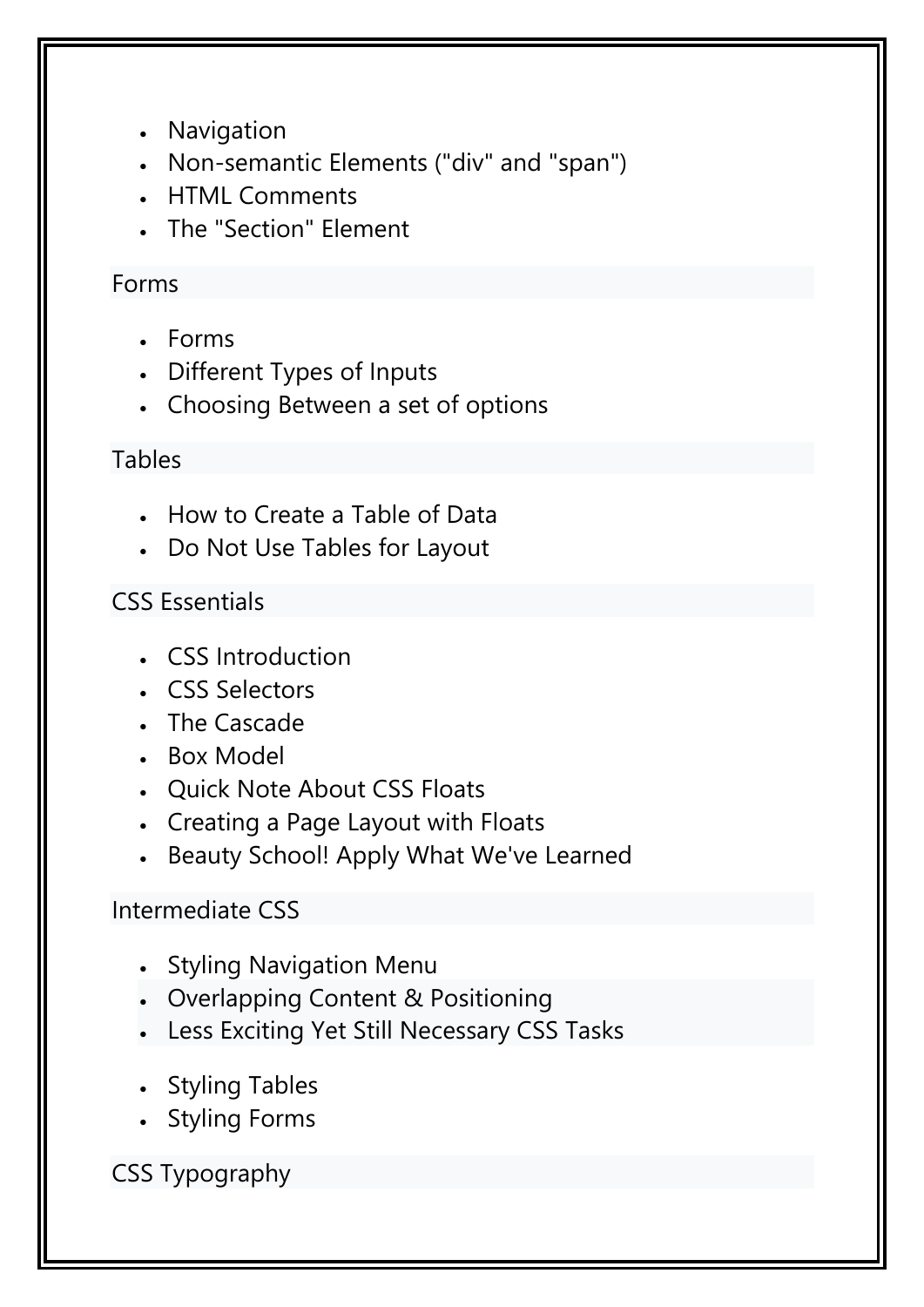- CSS Typography
- Using Custom "Web" Fonts

Developer Timeout

Developer Tools | Inspect Elements

## CSS Backgrounds

- [Background](https://www.udemy.com/tutorial/web-design-for-beginners-real-world-coding-in-html-css/background-images/) Images Gradient Backgrounds
- CSS Sprites
- Full Width Backgrounds Fixed Width Content

#### Responsive Web Design

- Chapter Introduction
- Responsive Web Design
- Responsive Grids

### CSS3 Special Effects

- Box Shadows
- Rounded Corners
- CSS Transform
- CSS Transitions

### What is Bootstrap

- Bootstrap (Grids)
- **Bootstrap Plugins**